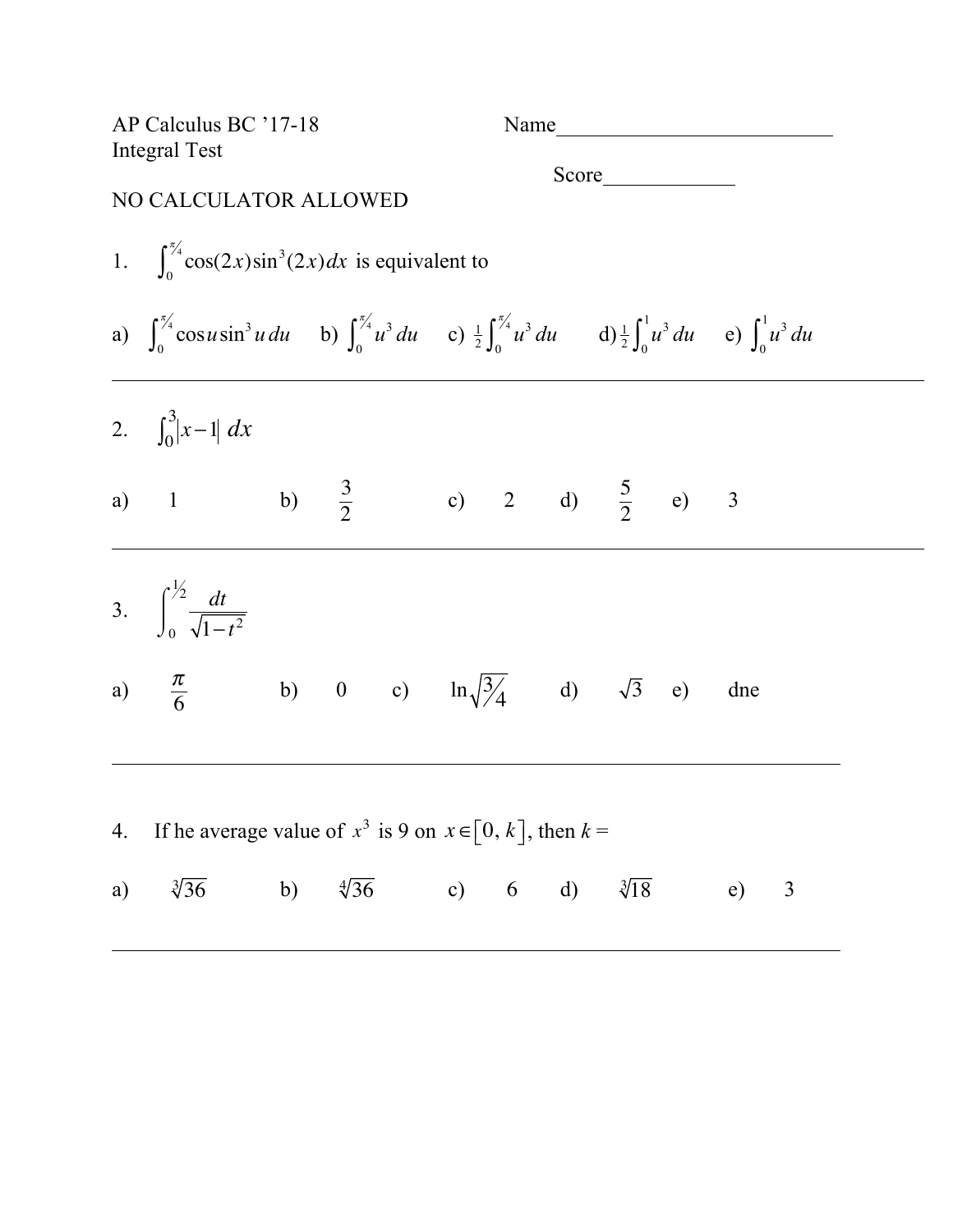

The function  $g(x)$  is graphed above. S, T, and U are positive numbers which represent the areas of each region. What is the *difference* between the total area under  $g(x)$  from a to b and the definite integral of  $g(x)$  from a to b?

| a) $\qquad$ 0 |  |       | b) T c) $S+U$ |            |
|---------------|--|-------|---------------|------------|
|               |  | d) 2T |               | $e)$ S-T+U |

6. Let  $R(t)$  represent the rate in gal/hr at which water is leaking out of a tank, where is measured in hours. Which of the following expressions represents the average rate of change of gallons of water per hour that leaks out in the first three hours?

a) 
$$
\int_0^3 R(t) dt
$$
 b)  $\frac{1}{3} \int_0^3 R(t) dt$  c)  $\int_0^3 R'(t) dt$   
d)  $R(3) - R(0)$  e)  $\frac{R(3) - R(0)}{3 - 0}$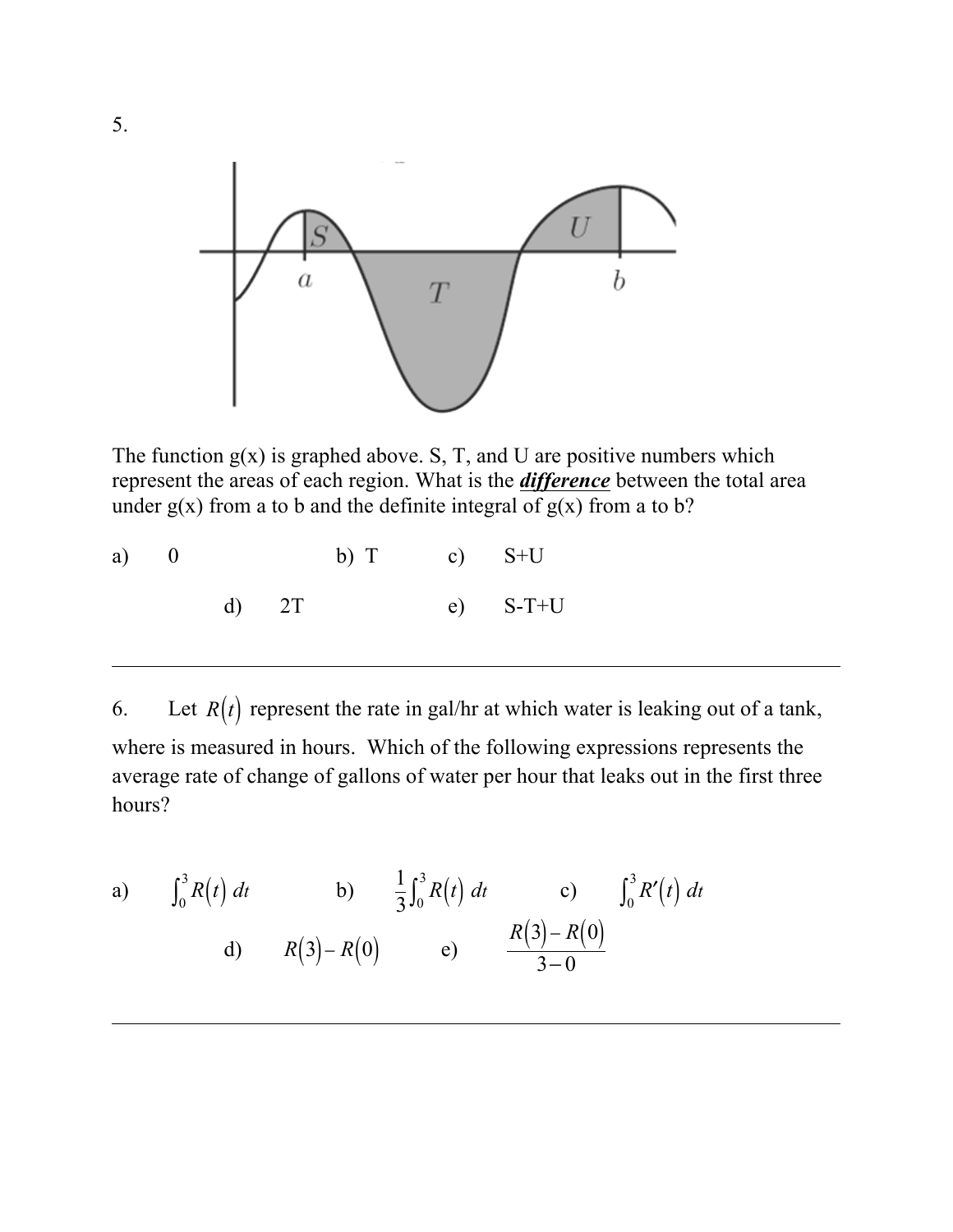7. The following Table lists known values of a function  $f(x)$ .

| H(t) | $\bf{0}$ | 1.3 | 1.5 | $\pm$ 2.1 $\pm$ | 2.6 |
|------|----------|-----|-----|-----------------|-----|

A small plant is purchased from a nursery and the change in height of the plant is measured at the end of each day for four days. The data, where  $H(t)$  is measured in inches per day and  $t$  is measured in days, are listed above. Using the trapezoidal rule, which of the following represents an estimate of of the average rate of growth of the plant over the four day period?

a) 
$$
\frac{1}{4}(0+1.3+1.5+2.1+2.6)
$$

b) 
$$
\frac{1}{4} \left[ \frac{1}{2} (0+1.3+1.5+2.1+2.6) \right]
$$

c) 
$$
\frac{1}{4} \left[ \frac{1}{2} (0 + 2(1.3) + 2(1.5) + 2(2.1) + 2.6) \right]
$$

d) 
$$
\frac{1}{4} \left[ \frac{1}{2} (0 + 2(1.3) + 2(1.5) + 2(2.1) + 2(2.6)) \right]
$$

e) 
$$
\frac{1}{4} \left[ \frac{1}{4} (0 + 2(1.3) + 2(1.5) + 2(2.1) + 2.6) \right]
$$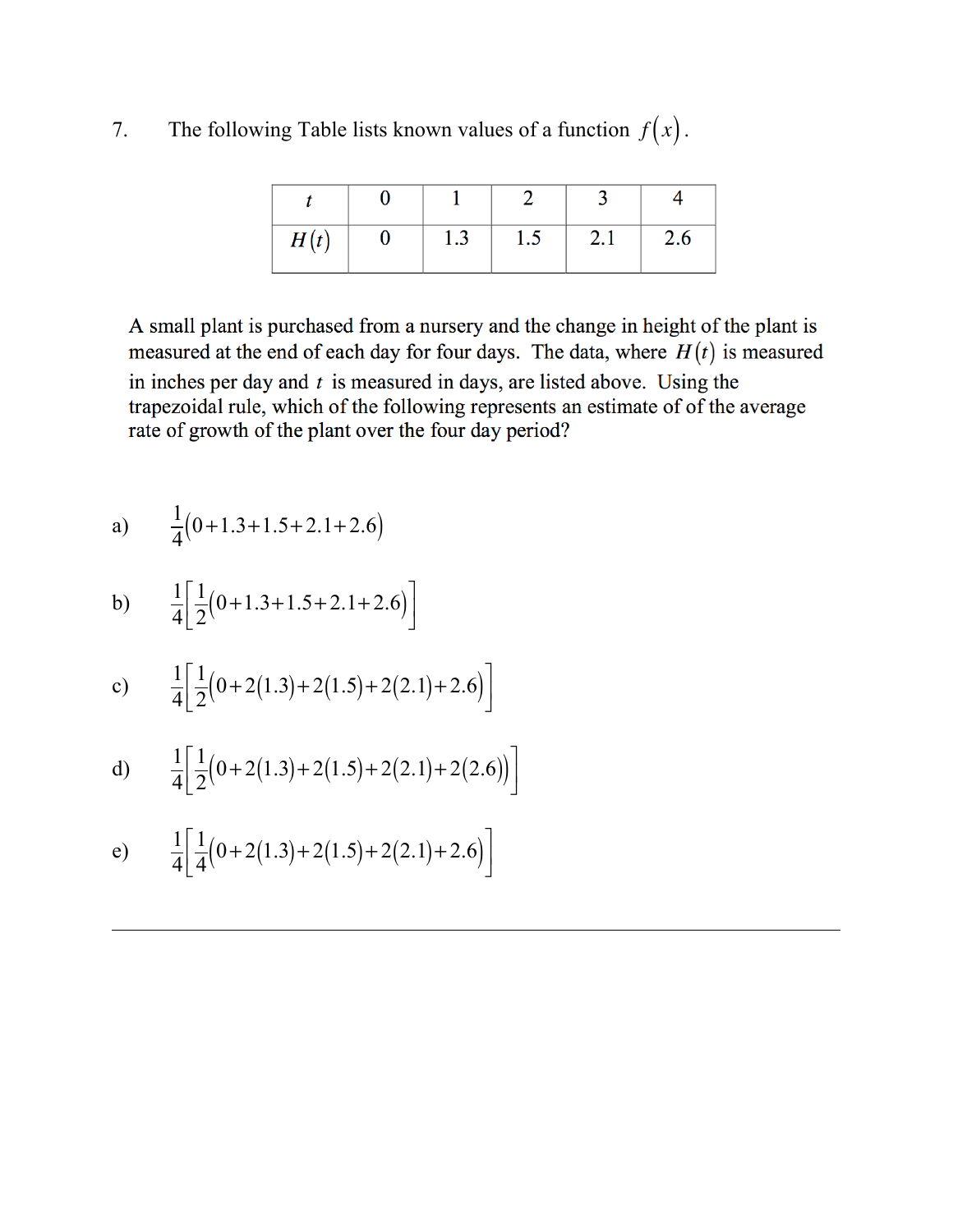AP Calculus BC '17-18 Name Integral Test

CALCULATOR ALLOWED Directions: Show all work. Do not use math 9.

1. 
$$
\int_0^{\pi/4} \left(\sin^2 x + \cos 2x\right) dx
$$

Score

2. Find the average value of  $y = \tan x \ln^2(\cos x)$  on  $x \in \left[0, \frac{\pi}{4}\right]$ 4  $\mathsf{L}$  $\left[0, \frac{\pi}{4}\right].$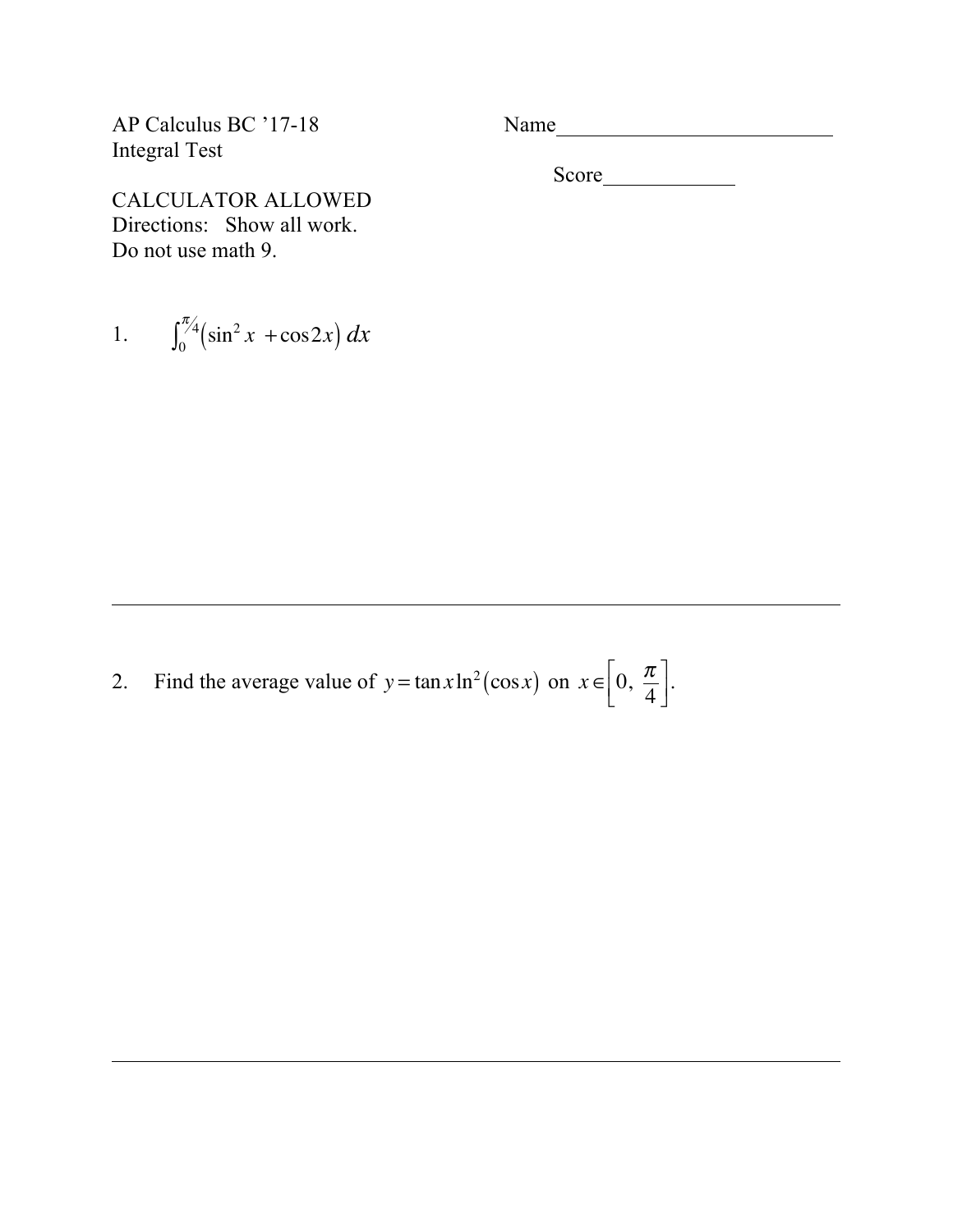3. Find the area between  $y = x\sqrt{9-x^2}$  and the *x*-axis on  $x \in [-2, 1]$ .

4. Find the area on  $x \in [0, 2]$  under  $f(x) = \frac{1}{x^2 + 4} + e^{3x}$ . Show the antiderivative.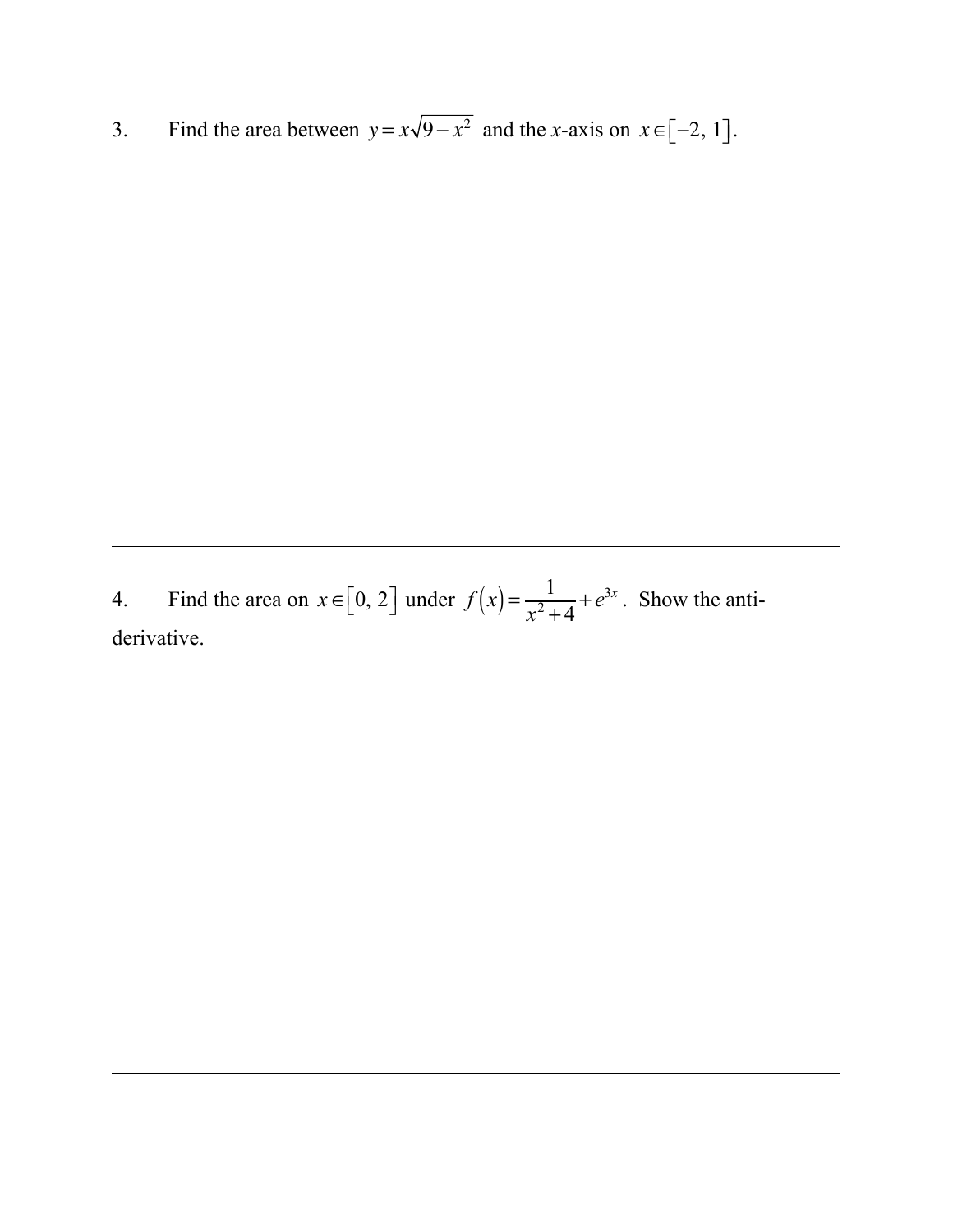5. The tide removes sand from the beach at a rate modeled by the function

$$
R(t) = 2 + 5\sin\left(\frac{4\pi t}{25}\right)
$$

A pumping station add sand to the beach at a rate modeled by the function

$$
S(t) = \frac{15t}{1+3t}.
$$

Both  $S(t)$  and  $R(t)$  have units of cubic yards per hour and *t* is measured in hours for  $0 \le t \le 6$ . At  $t = 0$ , the beach contains 2500 cubic yards of sand.

a) How much sand will be removed from the beach during the six-hour period? Indicate units of measure.

b) Write and expression for  $Y(t)$ , the total number of cubic yards of sand on the beach at time *t*.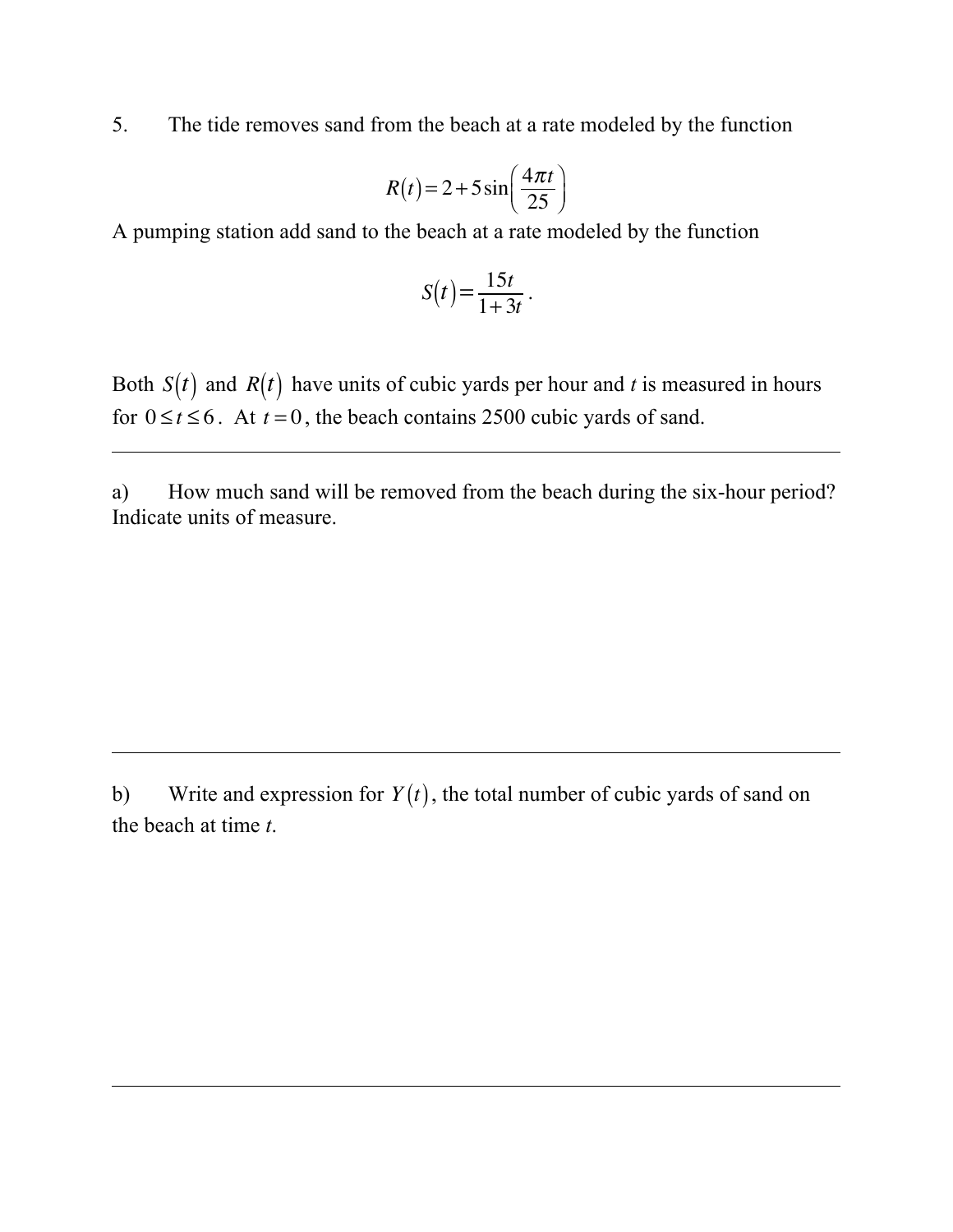c) Find the rate at which the total amount of sand on the beach is changing at time  $t = 4$ .

d) For  $0 \le t \le 6$ , at what time is the amount of sand on the beach a minimum? What is the minimum value? Justify your answers.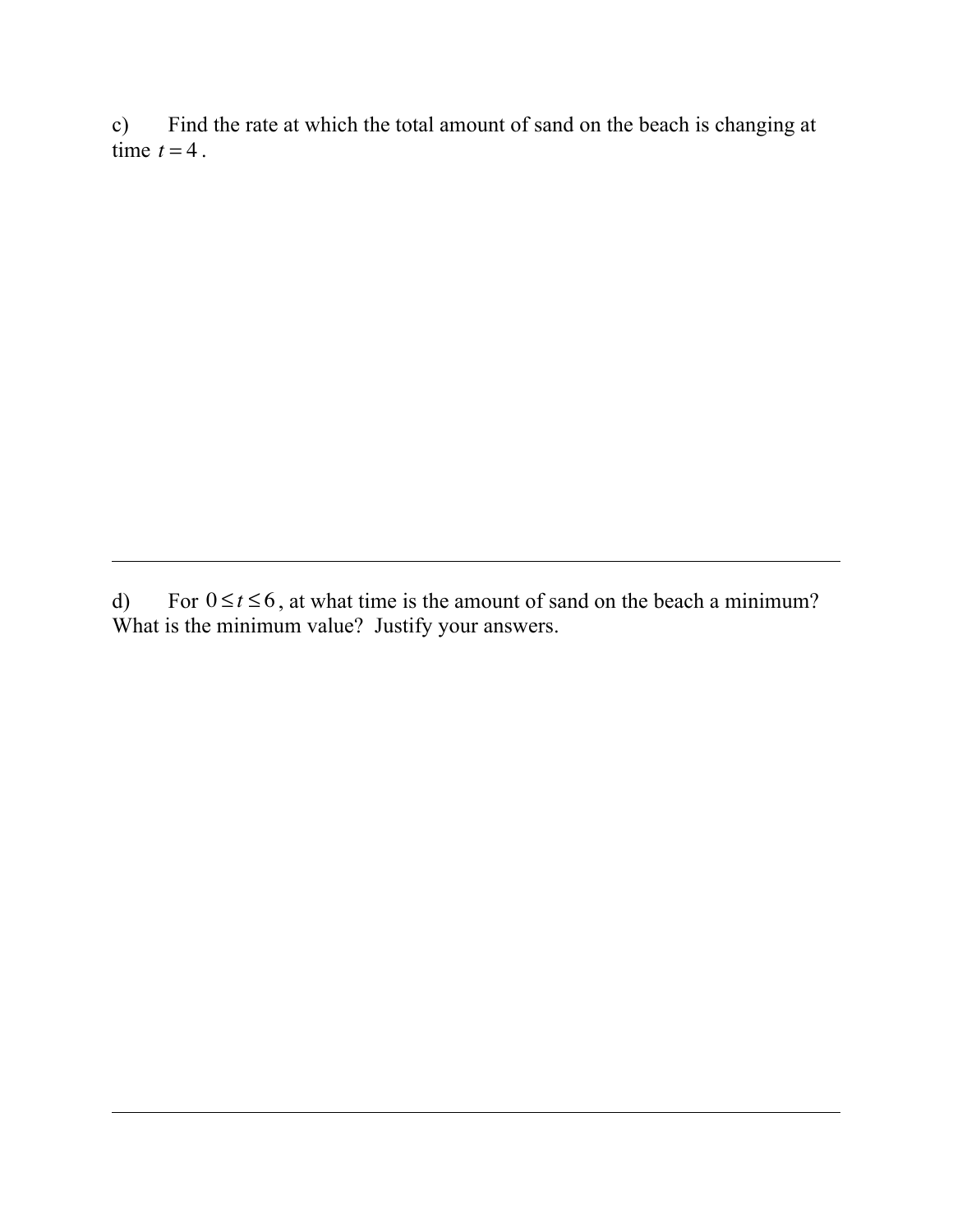12. The graph of  $g(x)$ , defined on  $x \in [-4, 10]$ , is shown below.  $g(x)$  consists of a semi-circle and line segments. Let  $f(x) = \int_6^x g(t) dt$  $\int_6^x g(t) dt$ .



a) Find  $f(0)$  and  $f(10)$ .

b) Write the equation of the line tangent to  $f(x)$  at  $x = 6$ .